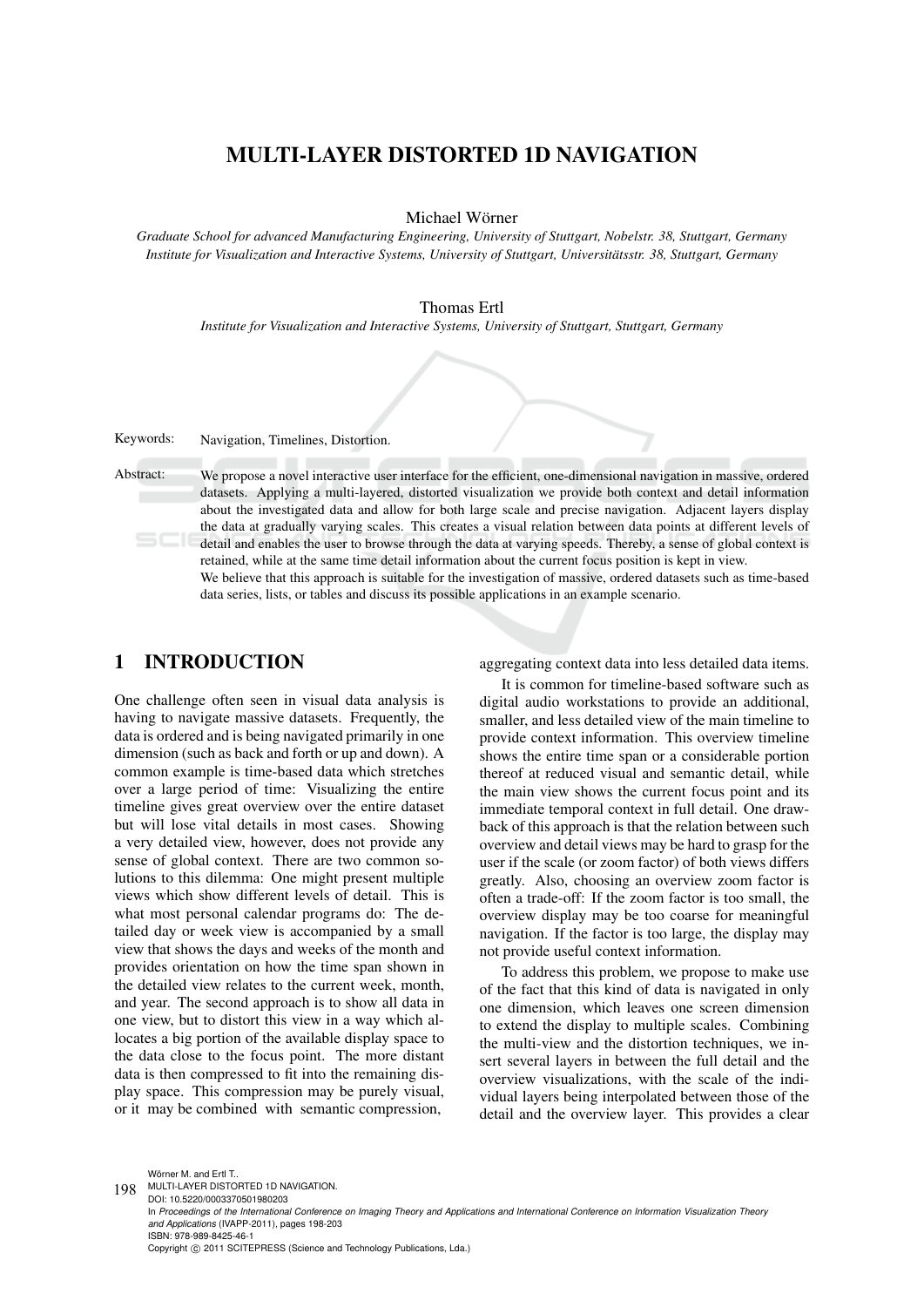and gradual visual relationship between the contents of the detail layer and those of the overview layer. It also ensures that the user can navigate the data using a detail level suitable to the task at hand without having to change the current detail level first.

## 2 RELATED WORK

The efficient presentation of massive amounts of data in limited screen space is a major concern of visualization and visual data analysis. Approaches following the focus + context paradigm try to show both a high-detail focus area and a low-detail context area. One way to achieve this is to distort the data display (Leung and Apperley, 1994) so that all the data remains visible and no occlusion occurs. The classic approaches include the Fisheye view (Furnas, 1999), which has been applied to onedimensional (Bederson, 2000) and two-dimensional (Sarkar and Brown, 1992) data alike. A related concept is overview + detail (Spence and Apperley, 1982), (Robertson and Mackinlay, 1993), which divides the display space into separate areas of different zoom and aggregation levels without attempting to generate a gradual transition between them.

In visual analytics, efficient interaction is just as important as efficient visualization. One-dimensional navigation (in lists, tables, or menus, for example) is usually performed using scrollbars or sliders. For very large lists, this gets tedious and imprecise: Moving the scrollbar "thumb" or "knob" by one pixel might result in a jump by 100 data entries. As a result, there is a need for navigation techniques that enable the user to reach distant parts of the data quickly and, at the same time, make precise adjustments to the current position. One proposition for such a navigational control is the Alphaslider (Ahlberg and Shneiderman, 1994). Its thumb is divided into three sections that correspond to fine, medium, and coarse granularity. Other modes change granularity based on mouse movement acceleration or mouse movement orthogonal to the data direction, i.e. vertical for a horizontal slider). This last idea has been explored further in the OrthoZoom Scroller (Appert and Fekete, 2006). The OrthoZoom control is similar to a normal scroll bar in that the user can scroll through the data by moving the mouse vertically. Additionally, horizontal mouse movements scale both the associated data display and the scroll bar panning speed. Unlike our approach, the OrthoZoom control displays only a single representation of the data at a time, using the zoom factor corresponding to the current horizontal mouse pointer position.

Concerning time-oriented data, (Aigner et al., 2008) gives an overview over visual methods for analysing such data. The SIMILE project includes a web-based timeline widget (Huynh, 2006), which supports multiple "bands" at different zoom factors. Most SIMILE timelines display two bands (one overview, one detail). When displaying onedimensional time-based data on a two-dimensional screen, a matrix display (Hao et al., 2007) has been used to better utilize screen space. This has been combined with a degree-of-interest approach that selects an appropriate matrix resolution for different sections of data.

# 3 THE SmoothScroll CONTROL

Our implementation of a multi-layered onedimensional data display, which we dubbed *"SmoothScroll"* control, can be seen displaying a list of first names in Figure 1. In this configuration, the control divides its display space into 20 horizontal layers. The topmost layer represents the entire list of well over 4000 names while the bottommost layer displays the 8 names around the current focus point. The coloured stripes mark groups of names that start with the same letter and provide some visual orientation in the data set.



Figure 1: The SmoothScroll control displaying a list of roughly 4000 names with a detail window size of 8 names.

As is apparent from the shape of the stripes, the scale interpolation is non-linear. At first sight, a linear scale interpolation might seem more visually appealing, as it creates (imaginary) straight lines from the focus point area in the overview layer to the edges of the detail layer. This linearity may cause the relation between the detailed and the coarse data to be more intuitive. However, this approach is not practical for large scale differences. As can be seen in Figure 2, the linear interpolation causes the scale to increase rapidly, so that none of the intermediate lay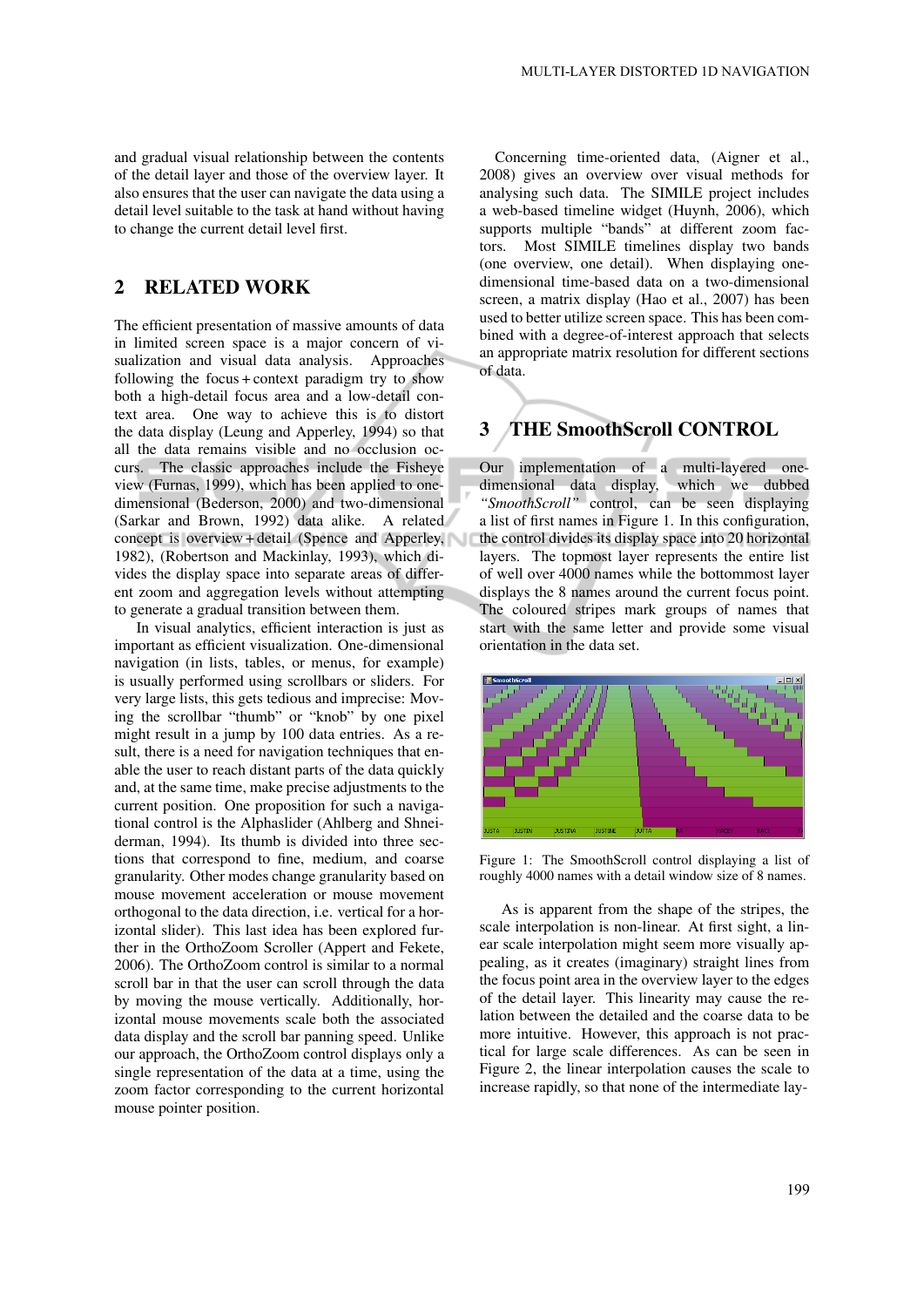ers display a significant part of the whole dataset. In the example in Figure 2, the total magnification factor is roughly 350 (detail compared to overview). If we apply linear scale interpolation, the scale increases by a factor of 18 on the first step from the topmost to the following layer. As a result, this second layer displays only about 5% of the total data. Therefore, this configuration is not very useful in terms of orientation, as any navigation to data positions outside the immediate vicinity of the focus point can only take place in the topmost layer.



Figure 2: The SmoothScroll control displaying the same list using linear scale interpolation.

As an alternative, we base our interpolation on a perspective projection and associate a distance  $z(\lambda)$ with each normalized layer position  $\lambda = \frac{l}{l_{max}}$  (*l* being the layer index with 0 representing the overview layer and *lmax* representing the detail layer). This distance determines a scale factor  $s(\lambda) = \frac{e}{z(\lambda)+e}$  for every layer (*e* being an arbitrary "eye distance" between camera and screen).  $s(\lambda)$  is the pixel size of a data item on the corresponding layer. We require  $s(0) = \frac{s}{n}$  (*S* being the available display size in pixels and *n* being the number of data items) and can freely choose *s*(1), the size of data items on the detail layer. Using a linear interpolation of *z* values along the layers, we arrive at  $s(\lambda) = \frac{S \cdot s(1)}{(1-\lambda)n \cdot s(1)+\lambda S}.$ 

We position each layer so that it displays the current focus point at screen coordinate  $x(\lambda)$ . We require the overview layer to remain fixed:  $x(0) = \frac{f}{n}S$  (*f* being the index of the focused element). On the detail layer, we want the focus point to always be displayed at the center of the control:  $x(1) = \frac{S}{2}$ . We determine the position of the intermediate layers using linear interpolation.

Navigating the distorted timeline is straightforward: Clicking any point will set the focus to this position, adjusting all layers accordingly. This allows for crude selections along the entire time frame by clicking in the coarsest layer, precise selections by clicking in the most detailed layer, and many compromises between those two extremes by clicking in one of the intermediate layers.

It is also possible to move the mouse while the button is pressed, continuously browsing through the data. Due to the different scales, the speed at which the focus point moves changes as the mouse pointer passes through different layers: The user can influence the speed of the movement by moving the mouse pointer vertically while scrolling through the data. This is similar to the zoom/pan control of the Ortho-Zoom Scroller, which has been evaluated to be very effective in (Appert and Fekete, 2006). An important difference is that the *SmoothScroll* control keeps the multi-scale context information instead of changing the scale of the single data display next to the slider. Even when moving through the data at high speeds, the bottommost layer will always display the current position at full detail and the topmost layer will provide global context information.

Since moving the focus point will also move the data in any but the topmost layer, holding down the mouse button will keep the focus moving until focus point and mouse pointer meet.

Navigating the data with the mouse gives a distinct three-dimensional effect. The bottommost layer moves quickly, whereas the layers above it move continuously slower. The topmost layer is stationary. This effect is similar to a motion parallax and, combined with the non-linear scale interpolation, gives the impression of looking into the distance. We think this might be a suitable visual metaphor and increased this impression by adding a subtle depth fog effect to the upper layers. We think that this visual continuity between the layers can alleviate the problem of nonlinear scales being generally more difficult to understand than linear ones. We intend to conduct a user study to verify this.

## 4 EXAMPLE APPLICATIONS

We implemented two example applications that use the *SmoothScroll* control to navigate real data sets.

#### 4.1 Navigating a Document Collection

For this example, we used the data set provided for the first mini challenge of the 2010 IEEE VAST challenge. This (synthetic) data set consists of a number of text fragments from various sources (intelligence reports, newspaper accounts, e-mail messages, etc.). Figure 3 shows a *SmoothScroll* control displaying those documents along a time scale with alternating background colours indicating months and thin vertical lines indicating days. Documents are dis-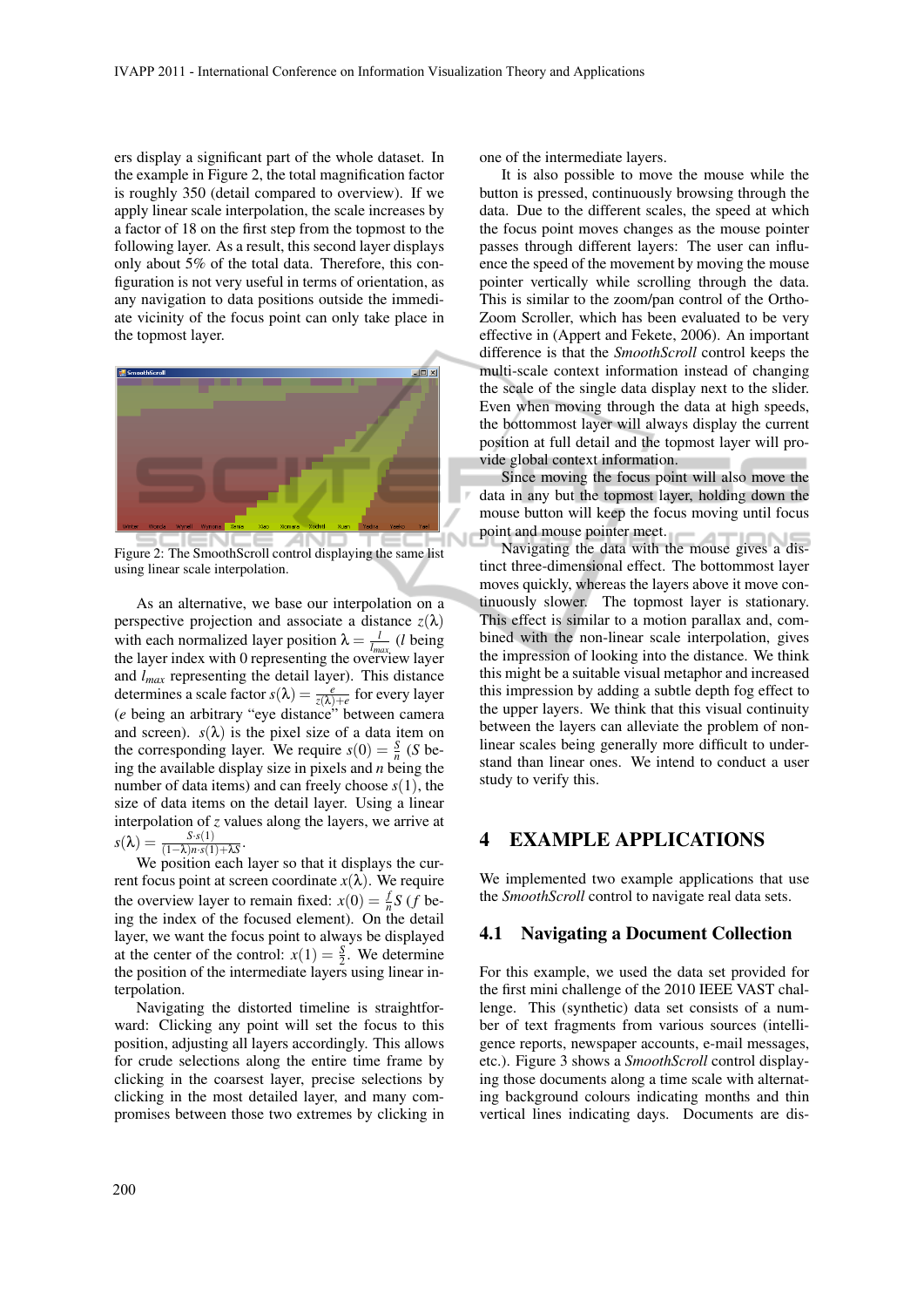

Figure 3: The SmoothScroll control displaying documents along a timeline. Documents matching search terms are highlighted.

played by brightening the background colour of the corresponding day and, on the more detailed levels, by displaying glyphs that indicate the number of documents created on that date and show the document type.

Additionally, a full-text search for two search terms was performed and days that have documents containing the first term, the second term, or both of the terms are highlighted in green, red, and brown respectively. This gives a quick visual overview over the distribution of occurrences along the timeline. The multi-layer nature of the control makes it easy to navigate across the time scale and visually identify groups of occurrences that appear extraordinary. Once an interesting point in time is reached, the more detailed layers allow for precise selection of the relevant days and documents.

An actual application would combine this with other widgets or controls for interactive search term input and for viewing the full text of a selected document. Additionally, a display of the current date under the mouse cursor as well as meta-data information for the document the user is pointing at would be useful.

#### 4.2 Navigating a Picture Collection

A picture collection is another typical example of data that is often navigated based on the creation time of the elements. For Figure 4, we used the pictures stored on a digital camera and arranged them according to the date and time they were taken. In this example, we also used a more sophisticated aggregation scheme: The alternating shades of the topmost layers indicate months. Only on the lower layers do we display alternating shades per month.

In the upper half of the image, pictures are grouped according to days, with orange coloured elements indicating the days on which at least one picture was taken. Days with many pictures are coloured in brighter shades of orange (or white). Only the bottom half of each layer is coloured according to the number of pictures. The top half continues to provide temporal context. In the bottom half of the image, alternating colours still indicate days, but the pictures

are now grouped according to hours of the day, with thin stripes showing the distribution of images across the day. The shades of orange from the layers above are blended into the background colour of the day to ensure visual continuity between the layers. Text overlays support temporal orientation. One of the day layers shows the day of the month as a number. The bottommost layer shows the date and hour of the element along with the number of pictures taken within that time frame.

An actual picture browsing application could add picture thumbnails to the bottommost layer and additional controls and widgets to filter and view pictures.



Figure 4: The SmoothScroll control displaying documents along a timeline. Documents matching search terms are highlighted.

## 5 DISCUSSION

#### 5.1 Screen Space

While the *SmoothScroll* control has a number of benefits over other methods of one-dimensional navigation, there are drawbacks as well: The most prominent disadvantage is its screen space requirement. When compared to a simple timeline control, the *SmoothScroll* control needs to be significantly higher (or wider in vertical mode) to display a reasonable number of layers. Where screen space is scarce, the benefits of more intuitive overview and navigation may not be as important as other information that could have otherwise been displayed to the user. This is especially true as there is a certain redundancy in the display, although this redundancy is essential to ensure the intended gradual scale progression.

The key to alleviating the screen space issue is reducing the redundancy. One approach is to use varying levels of abstraction and aggregation across layers, as has been shown in Figure 4. Another idea is to make use of the spatial extent of the layers to display glyphs or textual information, as in Figure 3. One could include a continuous line plot of one or more relevant values (such as a feature vector value of some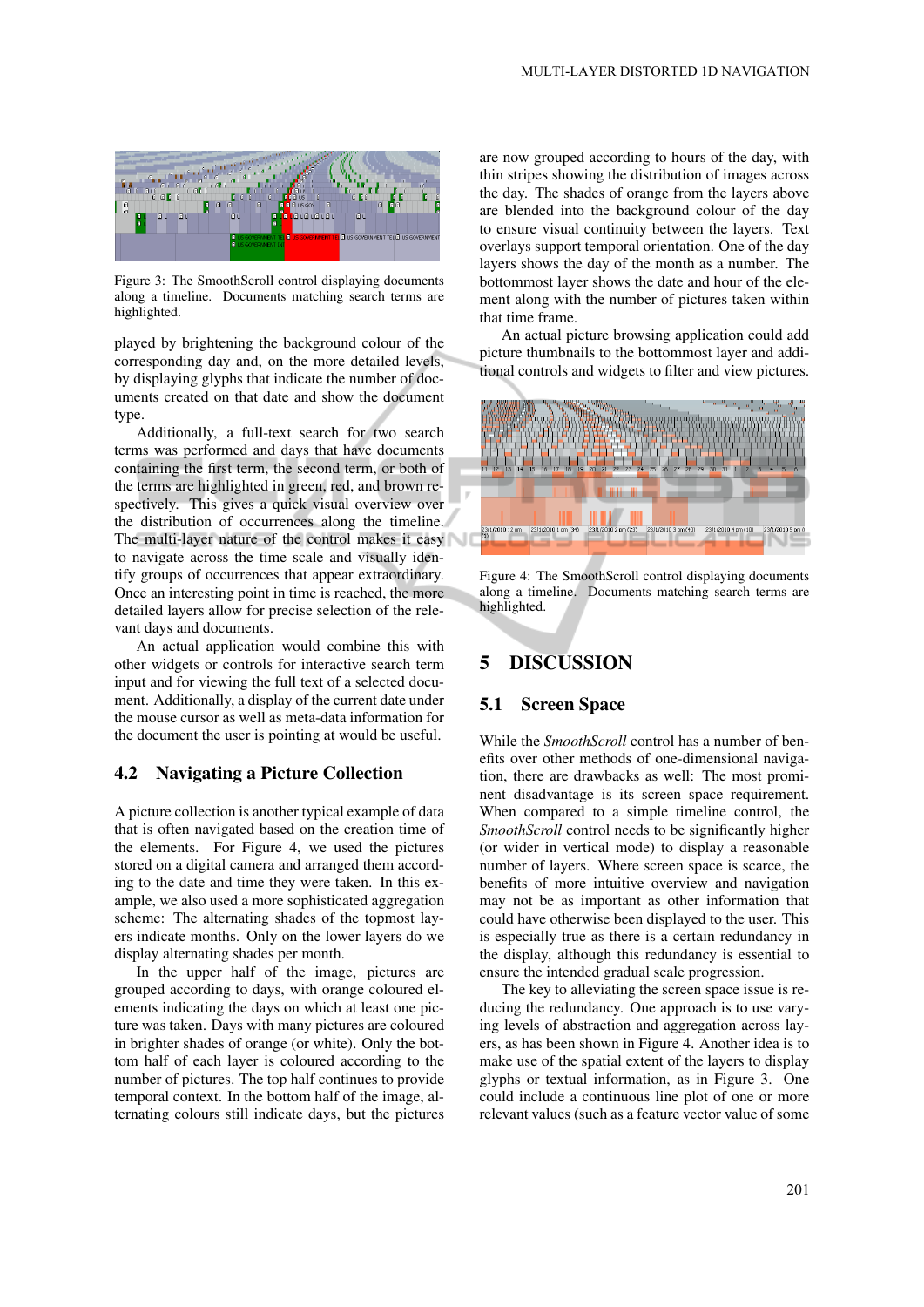previous analysis) across the timeline. See Figure 5 for an example. These overlays benefit from the same focus + context distortion as the rest of the timeline: The topmost layer shows a low detail representation of line plot values over the entire time span. We consider this possibility to add two-dimensional information a significant advantage over a layerless, continuous visualization, which can be achieved by increasing the number of layers until one layer corresponds to one row of pixels on screen. When adding additional information to the layers, care must be taken not to overload the user with information. Displayed information should be consistent along layers, repeating the same information in order to aid in navigation and orientation. Displaying different pieces of information across the layers could both overfill the display with information and reduce the visual continuity between the layers. Also, aggregation schemes should be considered in order to display less detailed representations of on-layer information on the upper layers.



Figure 5: A scalar value visualized across time as a line plot on the timeline.

## 5.2 Interpolation

While a hyperbolic scale interpolation is clearly superior to a linear one, it comes at the cost of a considerable scale difference between the two most detailed layers at the bottom of the control, which makes it hard at times to spot exactly which portion of the second layer is displayed in the most detailed layeer. We have experimented with different interpolation functions. Figures 3 and 4 use an interpolation similar to a perspective projection.

A bifocal transfer function (Leung and Apperley, 1994) that ensures gentle scale changes on both the detailed and the coarse end might yield better results. Figure 6 shows how such an interpolation might look like.



Figure 6: An alternative interpolation function, which causes smaller scale differences among the detailed (bottom) layers.

# 6 CONCLUSIONS AND FUTURE WORK

We presented the *SmoothScroll* control, an intuitive one-dimensional navigation in massive data sets, as in the form of a timeline. It provides a focus + context view by dividing the timeline into multiple layers, each displaying the data at a different scale. There is an overview layer, which shows the entire dataset, and a detail layer, which shows a detailed view of a small portion of the data. Intermediate layers use non-linear interpolation to provide a distorted, two-dimensional view of the timeline. This facilitates both orientation and navigation in time-dependent data. We also gave two application examples.

There is potential for future work, both in the features of the control itself and in its applications. As has been discussed in the previous section, the current interpolation scheme is not optimal and could be improved. The actual interaction with the control while navigating the data needs to be evaluated further. For mobile devices, kinetic scrolling (which continues for a time after the finger has been lifted) would probably better meet users' expectations. The integration of textual and iconic information into the layers should be improved and advanced aggregation schemes included. Other types of on-layer visualization (icons, text, mini charts) may prove to be useful in drawing the attention of the user to important dates in the timeline. Extensive user studies will be necessary to identify visualizations which provide an enhanced data display and at the same time do not overwhelm the user with too many details. Configuring the control for other domains and datasets, such as personal calendar data, can be expected to unveil additional benefits and applications.